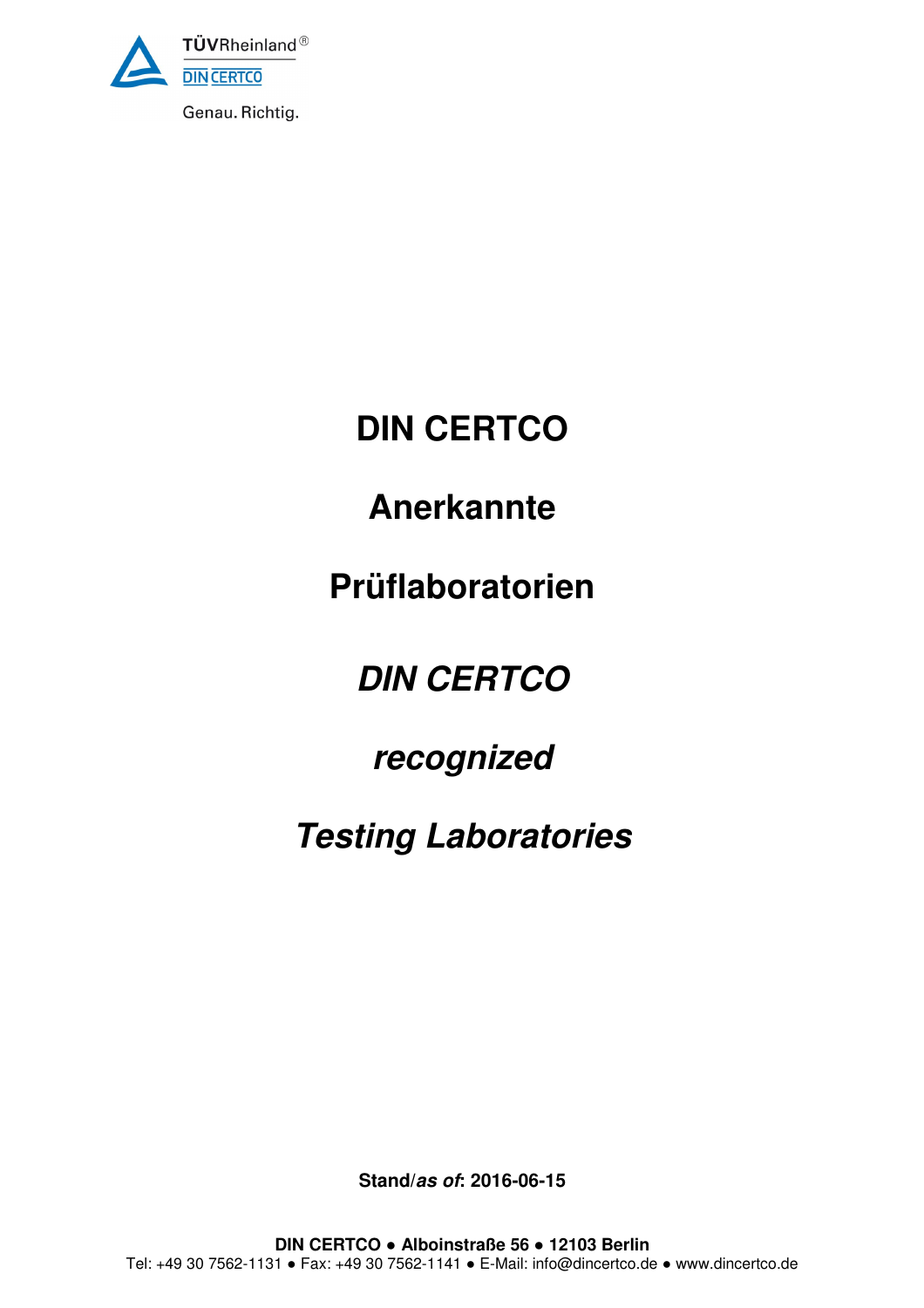#### DIN CERTCO anerkannte Prüflaboratorien 2016-08-15

DIN CERTCO recognized Testing Laboratories Seite 2 von 6 Seite 2 von 6 Seite 2 von 6

Page 2 of 6

Produkt / Product: Produkte aus kompostierbaren Werkstoffen / Products made of compostable materials

Prüflaboratorien **Ansprechpartner Prüfgrundlagen** Prüfgrundlagen Testing Laboratories Contact Person Testing Scope

#### **C**   $\mathcal{L}_\mathcal{L} = \{ \mathcal{L}_\mathcal{L} = \{ \mathcal{L}_\mathcal{L} = \{ \mathcal{L}_\mathcal{L} = \{ \mathcal{L}_\mathcal{L} = \{ \mathcal{L}_\mathcal{L} = \{ \mathcal{L}_\mathcal{L} = \{ \mathcal{L}_\mathcal{L} = \{ \mathcal{L}_\mathcal{L} = \{ \mathcal{L}_\mathcal{L} = \{ \mathcal{L}_\mathcal{L} = \{ \mathcal{L}_\mathcal{L} = \{ \mathcal{L}_\mathcal{L} = \{ \mathcal{L}_\mathcal{L} = \{ \mathcal{L}_\mathcal{$

China National Center for Quality and Supervision of Plastics (NTSQP) FuCheng Road 11 100037 PEKING VOLKSREPUBLIK CHINA Telefon: +86 10 68985380 Telefax: +86 10 68983573 E-Mail: wengyx@degradable.org.cn Web: www.degradable.org.cn

Mr. Yunxuan Weng

DIN EN 13432, ASTM D 6400 DIN EN 14995, ISO 17088 Zertifizierungsprogramm Produkte aus kompostierbaren Werkstoffen ("Keimling") Zertifizierungsprogramm Produkte aus kompostierbaren Werkstoffen ("DIN-Geprüft")

Certification scheme products made of compostable materials ("Seedling"), Certification scheme products made of compostable materials ("DIN-Geprüft")

**D** 

DIN CERTCO Gesellschaft für Konformitätsbewertung mbH Prüfzentrum für Augenschutz Tillystraße 2 90431 Nürnberg Telefon: +49 911 655-3023 Telefax: +49 911 655-3033 E-Mail: info@dincertco.de Web: www.dincertco.de

Mr. Carlo Seiser

 $\mathcal{L}_\mathcal{L} = \{ \mathcal{L}_\mathcal{L} = \{ \mathcal{L}_\mathcal{L} = \{ \mathcal{L}_\mathcal{L} = \{ \mathcal{L}_\mathcal{L} = \{ \mathcal{L}_\mathcal{L} = \{ \mathcal{L}_\mathcal{L} = \{ \mathcal{L}_\mathcal{L} = \{ \mathcal{L}_\mathcal{L} = \{ \mathcal{L}_\mathcal{L} = \{ \mathcal{L}_\mathcal{L} = \{ \mathcal{L}_\mathcal{L} = \{ \mathcal{L}_\mathcal{L} = \{ \mathcal{L}_\mathcal{L} = \{ \mathcal{L}_\mathcal{$ 

DIN EN 13432, ASTM D 6400, ISO 17088, DIN EN 14995, ISO 18606, AS 4736, AS 5810, NF T 51-800, DIN SPEC 1165

Zertifizierungsprogramm Produkte aus kompostierbaren Werkstoffen ("Keimling") Zertifizierungsprogramm Produkte aus kompostierbaren Werkstoffen ("DIN-Geprüft") Zertifizierungsprogramm Produkte aus kompostierbaren Werkstoffen für Heim- und Gartenkompostierung ("DIN-Geprüft") Zertifizierungsprogramm Biologisch abbaubar im Boden ("DIN-Geprüft")

Certification scheme products made of compostable materials ("Seedling"), Certification scheme products made of compostable materials ("DIN-Geprüft") Certification scheme products made of compostable materials for home and garden composting ("DIN-Geprüft") Certification scheme Biodegradable in Soil ("DIN-Geprüft")

NUR TRANSMISSIONSSPEKTREN, CHEMISCHE ANALYSEN und GLÜHVERLUST TRANSMISSION SPECTRA, CHEMICAL ANALYSES and VOLATILE SOLIDS ONLY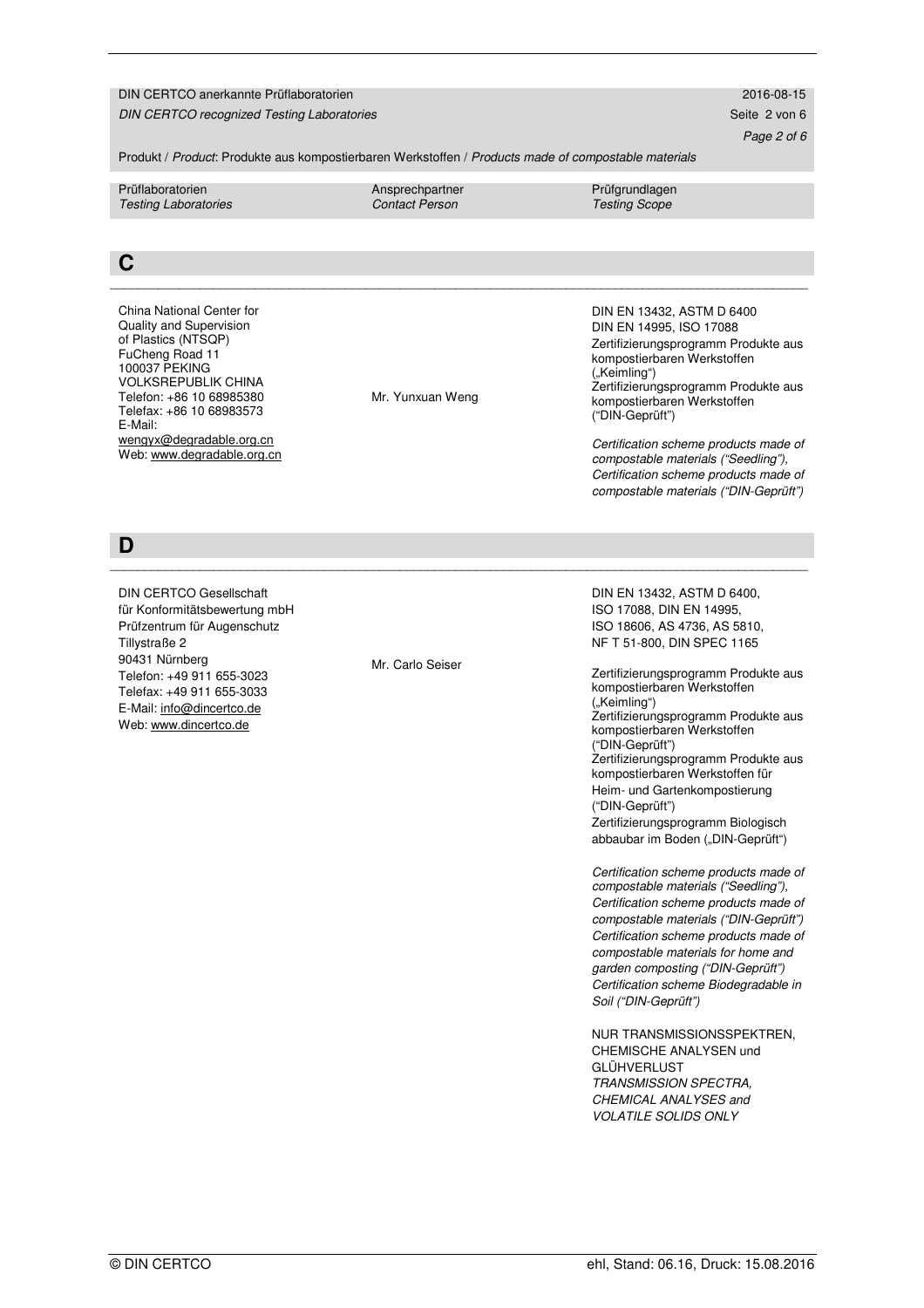#### DIN CERTCO anerkannte Prüflaboratorien 2016-08-15

DIN CERTCO recognized Testing Laboratories Seite 3 von 6 von 6 von 6 von 6 von 6 von 6 von 6 von 6 von 6 von 6

Page 3 of 6

Produkt / Product: Produkte aus kompostierbaren Werkstoffen / Products made of compostable materials

Prüflaboratorien **Ansprechpartner Prüfgrundlagen** Prüfgrundlagen

Testing Laboratories Contact Person Testing Scope

 $\mathcal{L}_\mathcal{L} = \{ \mathcal{L}_\mathcal{L} = \{ \mathcal{L}_\mathcal{L} = \{ \mathcal{L}_\mathcal{L} = \{ \mathcal{L}_\mathcal{L} = \{ \mathcal{L}_\mathcal{L} = \{ \mathcal{L}_\mathcal{L} = \{ \mathcal{L}_\mathcal{L} = \{ \mathcal{L}_\mathcal{L} = \{ \mathcal{L}_\mathcal{L} = \{ \mathcal{L}_\mathcal{L} = \{ \mathcal{L}_\mathcal{L} = \{ \mathcal{L}_\mathcal{L} = \{ \mathcal{L}_\mathcal{L} = \{ \mathcal{L}_\mathcal{$ 

Dr. Ute Merrettig-Bruns

### **F**

Fraunhofer-Institut für Umwelt-, Sicherheits-, Energietechnik UMSICHT Lab. (Chemie, Biologie, Anal.) Osterfelder Straße 3 46047 Oberhausen Telefon: +49 208 8598-0 Telefax: +49 208 8598-1290 E-Mail: ute.merrettigbruns@umsicht.fhg.de DIN EN 13432, ASTM D 6400, ISO 17088, DIN EN 14995, ISO 18606, AS 4736, AS 5810, NF T 51-800, CEN/TR 15822 (DIN SPEC 1165)

Zertifizierungsprogramm Produkte aus kompostierbaren Werkstoffen ("Keimling") Zertifizierungsprogramm Produkte aus kompostierbaren Werkstoffen ("DIN-Geprüft") Zertifizierungsprogramm Produkte aus kompostierbaren Werkstoffen für Heim- und Gartenkompostierung ("DIN-Geprüft") Zertifizierungsprogramm Biologisch abbaubar im Boden ("DIN-Geprüft") Additive nach EN 13432

Certification scheme products made of compostable materials ("Seedling"), Certification scheme products made of compostable materials ("DIN-Geprüft") Certification scheme products made of compostable materials for home and garden composting ("DIN-Geprüft") Certification scheme Biodegradable in Soil ("DIN-Geprüft") Additives according to EN 13432

ISEGA - Forschungs- und Untersuchungs-Gesellschaft mbH Zeppelinstraße 3-5 63741 Aschaffenburg Telefon: +49 6021 4989-0 Telefax: +49 6021 4989-30 E-Mail: info@isega.de Web: www.isega.de

**I** 

Dr. Ulrich Zang

 $\mathcal{L}_\mathcal{L} = \{ \mathcal{L}_\mathcal{L} = \{ \mathcal{L}_\mathcal{L} = \{ \mathcal{L}_\mathcal{L} = \{ \mathcal{L}_\mathcal{L} = \{ \mathcal{L}_\mathcal{L} = \{ \mathcal{L}_\mathcal{L} = \{ \mathcal{L}_\mathcal{L} = \{ \mathcal{L}_\mathcal{L} = \{ \mathcal{L}_\mathcal{L} = \{ \mathcal{L}_\mathcal{L} = \{ \mathcal{L}_\mathcal{L} = \{ \mathcal{L}_\mathcal{L} = \{ \mathcal{L}_\mathcal{L} = \{ \mathcal{L}_\mathcal{$ 

DIN EN 13432, ASTM D 6400, DIN EN 14995 ISO 17088, ISO 18606 Zertifizierungsprogramm Produkte aus kompostierbaren Werkstoffen ("Keimling") Zertifizierungsprogramm Produkte aus kompostierbaren Werkstoffen ("DIN-Geprüft") Additive nach EN 13432

Certification scheme products made of compostable materials ("Seedling") Certification scheme products made of compostable materials ("DIN-Geprüft") Additives according to EN 13432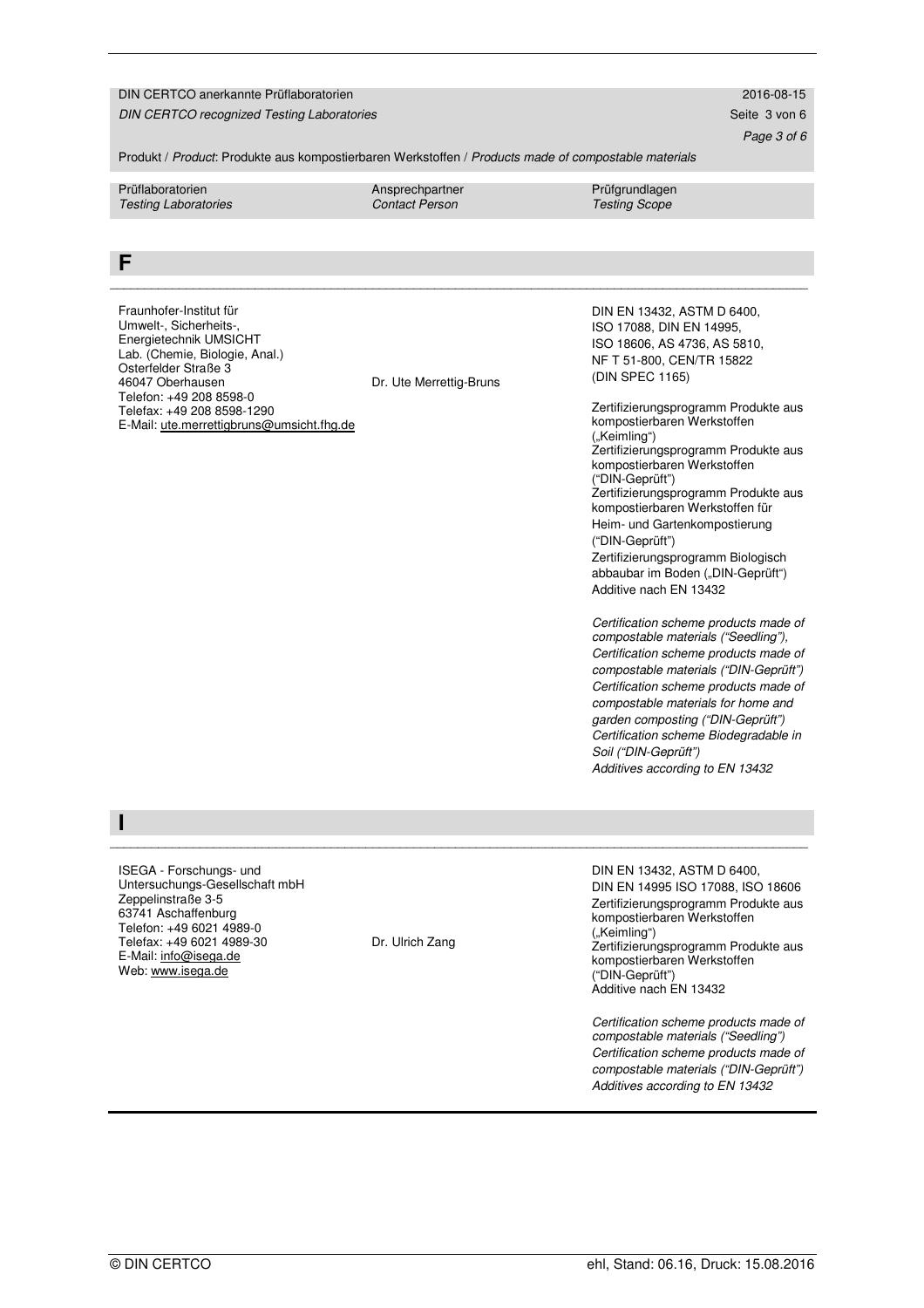#### DIN CERTCO anerkannte Prüflaboratorien 2016-08-15 DIN CERTCO recognized Testing Laboratories Seite 4 von 6

Page 4 of 6

Produkt / Product: Produkte aus kompostierbaren Werkstoffen / Products made of compostable materials

| Prüflaboratorien<br><b>Testing Laboratories</b>                                                                                                                                                                                                                         | Ansprechpartner<br><b>Contact Person</b> | Prüfgrundlagen<br><b>Testing Scope</b>                                                                                                                                                                                                           |
|-------------------------------------------------------------------------------------------------------------------------------------------------------------------------------------------------------------------------------------------------------------------------|------------------------------------------|--------------------------------------------------------------------------------------------------------------------------------------------------------------------------------------------------------------------------------------------------|
| ITENE - Instituto Technológico del<br>Embalaje Transporte y Logistica<br>Albert Einstein, Parque Tecnológico 1<br>46980 Paterna<br><b>SPANIEN</b><br>Telefon: +34 96 182 00 00<br>Telefax: +34 96 182 00 01<br>E-Mail: maripau.balaquer@itene.com<br>Web: www.itene.com | Ms Mari Pau Balaguer, Ph. D.             | DIN EN 13432, ASTM D 6400,<br>DIN EN 14995 ISO 17088, ISO 18606<br>Zertifizierungsprogramm Produkte aus<br>kompostierbaren Werkstoffen<br>("Keimling")<br>Zertifizierungsprogramm Produkte aus<br>kompostierbaren Werkstoffen<br>("DIN-Geprüft") |
|                                                                                                                                                                                                                                                                         |                                          | Certification scheme products made of<br>compostable materials ("Seedling")<br>Certification scheme products made of<br>compostable materials ("DIN-Geprüft")                                                                                    |

\_\_\_\_\_\_\_\_\_\_\_\_\_\_\_\_\_\_\_\_\_\_\_\_\_\_\_\_\_\_\_\_\_\_\_\_\_\_\_\_\_\_\_\_\_\_\_\_\_\_\_\_\_\_\_\_\_\_\_\_\_\_\_\_\_\_\_\_\_\_\_\_\_\_\_\_\_\_\_\_\_\_\_\_\_\_\_\_\_\_\_\_\_\_\_\_\_\_\_\_\_

### **M**

| Materialforschungs- und<br>Prüfanstalt an der<br>Bauhaus-Universität Weimar<br>Fachgebiet Chemie und Umwelt<br>Coudraystraße 9<br>99423 Weimar<br>Telefon: +49 3643 564-0<br>Telefax: +49 3643 564-201<br>Telefax: +49 3643 564-202<br>Web: www.mfpa.de<br>E-Mail: mfpa@mfpa.de       | Dipl.-Ing. Jörg Müller                           | DIN EN 13432, ASTM D 6400<br>DIN EN 14995, ISO 17088<br>Zertifizierungsprogramm Produkte aus<br>kompostierbaren Werkstoffen<br>("Keimling")<br>Zertifizierungsprogramm Produkte aus<br>kompostierbaren Werkstoffen<br>("DIN-Geprüft")<br>Additive nach EN 13432<br>Certification scheme products made of<br>compostable materials ("Seedling")<br>Certification scheme products made of<br>compostable materials ("DIN-Geprüft")<br>Additives according to EN 13432                                                                                                                              |
|---------------------------------------------------------------------------------------------------------------------------------------------------------------------------------------------------------------------------------------------------------------------------------------|--------------------------------------------------|--------------------------------------------------------------------------------------------------------------------------------------------------------------------------------------------------------------------------------------------------------------------------------------------------------------------------------------------------------------------------------------------------------------------------------------------------------------------------------------------------------------------------------------------------------------------------------------------------|
| N                                                                                                                                                                                                                                                                                     |                                                  |                                                                                                                                                                                                                                                                                                                                                                                                                                                                                                                                                                                                  |
| National Metal and Materials Technology<br>Center (MTEC)<br>114 Thailand Science Park<br>Paholyothin Rd., Klong Luang<br>PATHUMTHANI 12120<br><b>THAILAND</b><br>Telefon: +66 2564 6500<br>Telefax: +66 2564 65015<br>werasak@mtec.or.th<br>thanawl@mtec.or.th<br>Web: www.mtec.or.th | Dr. Werasak Udomkic<br>Dr. Thanawadee Leejarkpai | DIN EN 13432, ASTM D 6400,<br>ISO 17088, DIN EN 14995,<br>ISO 18606, AS 4736, AS 5810,<br>CEN/TR 15822 (DIN SPEC 1165)<br>Zertifizierungsprogramm Produkte aus<br>kompostierbaren Werkstoffen<br>("Keimling")<br>Zertifizierungsprogramm Produkte aus<br>kompostierbaren Werkstoffen<br>("DIN-Geprüft")<br>Zertifizierungsprogramm Produkte aus<br>kompostierbaren Werkstoffen für<br>Heim- und Gartenkompostierung<br>("DIN-Geprüft")<br>Zertifizierungsprogramm Biologisch<br>abbaubar im Boden ("DIN-Geprüft")<br>Certification scheme products made of<br>compostable materials ("Seedling") |

Certification scheme products made of compostable materials ("DIN-Geprüft") Certification scheme products made of compostable materials for home and garden composting ("DIN-Geprüft") Certification scheme biodegradable in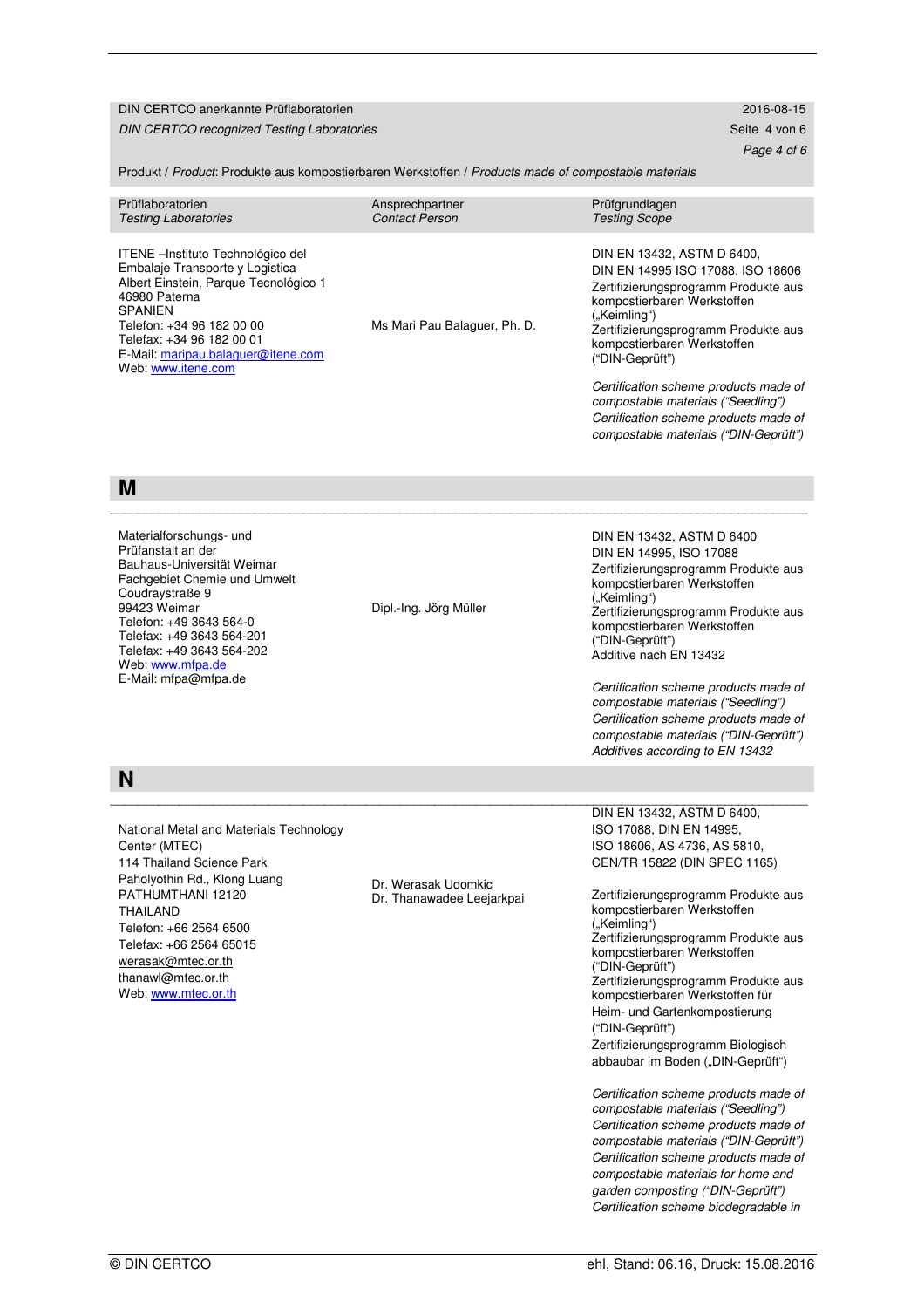|                                                                                                                                                                                                                                                                                                         |                                          | soil ("DIN-Geprüft")                                                                                                                                                                                                                                                                                                                                                                                                                                                                                                                                                                                                                                                                                                                                                                                                  |
|---------------------------------------------------------------------------------------------------------------------------------------------------------------------------------------------------------------------------------------------------------------------------------------------------------|------------------------------------------|-----------------------------------------------------------------------------------------------------------------------------------------------------------------------------------------------------------------------------------------------------------------------------------------------------------------------------------------------------------------------------------------------------------------------------------------------------------------------------------------------------------------------------------------------------------------------------------------------------------------------------------------------------------------------------------------------------------------------------------------------------------------------------------------------------------------------|
| DIN CERTCO anerkannte Prüflaboratorien                                                                                                                                                                                                                                                                  | 2016-08-15                               |                                                                                                                                                                                                                                                                                                                                                                                                                                                                                                                                                                                                                                                                                                                                                                                                                       |
| <b>DIN CERTCO recognized Testing Laboratories</b>                                                                                                                                                                                                                                                       |                                          | Seite 5 von 6                                                                                                                                                                                                                                                                                                                                                                                                                                                                                                                                                                                                                                                                                                                                                                                                         |
|                                                                                                                                                                                                                                                                                                         |                                          | Page 5 of 6                                                                                                                                                                                                                                                                                                                                                                                                                                                                                                                                                                                                                                                                                                                                                                                                           |
| Produkt / Product: Produkte aus kompostierbaren Werkstoffen / Products made of compostable materials                                                                                                                                                                                                    |                                          |                                                                                                                                                                                                                                                                                                                                                                                                                                                                                                                                                                                                                                                                                                                                                                                                                       |
| Prüflaboratorien<br><b>Testing Laboratories</b>                                                                                                                                                                                                                                                         | Ansprechpartner<br><b>Contact Person</b> | Prüfgrundlagen<br><b>Testing Scope</b>                                                                                                                                                                                                                                                                                                                                                                                                                                                                                                                                                                                                                                                                                                                                                                                |
|                                                                                                                                                                                                                                                                                                         |                                          |                                                                                                                                                                                                                                                                                                                                                                                                                                                                                                                                                                                                                                                                                                                                                                                                                       |
| O                                                                                                                                                                                                                                                                                                       |                                          |                                                                                                                                                                                                                                                                                                                                                                                                                                                                                                                                                                                                                                                                                                                                                                                                                       |
| Organic Waste Systems n.v.<br>5, Dok Noord<br>9000 GENT<br><b>BELGIEN</b><br>Telefon: +32 92 330204<br>Telefax: +32 92 332825<br>E-Mail: mail@ows.be<br>Web: www.ows.be                                                                                                                                 | Bruno de Wilde                           | DIN EN 13432, ASTM D 6400,<br>ISO 17088, DIN EN 14995,<br>ISO 18606, AS 4736, AS 5810<br>Zertifizierungsprogramm Produkte aus<br>kompostierbaren Werkstoffen<br>("Keimling")<br>Zertifizierungsprogramm Produkte aus<br>kompostierbaren Werkstoffen<br>("DIN-Geprüft")<br>Zertifizierungsprogramm Produkte aus<br>kompostierbaren Werkstoffen für<br>Heim- und Gartenkompostierung<br>("DIN-Geprüft")<br>Additive nach EN 13432<br>Certification scheme products made of<br>compostable materials ("Seedling"),<br>Certification scheme products made of<br>compostable materials ("DIN-Geprüft")<br>Additive nach EN 13432<br>Additives according to EN 13432<br>Certification scheme products made of<br>compostable materials for home and<br>garden composting ("DIN-Geprüft")<br>Additives according to EN 13432 |
| Ρ                                                                                                                                                                                                                                                                                                       |                                          |                                                                                                                                                                                                                                                                                                                                                                                                                                                                                                                                                                                                                                                                                                                                                                                                                       |
| Plastics Industry<br>Development Center (PIDC)<br>Test and Technology Department<br>No. 193, 38th Road<br><b>Taichung Industrial Park</b><br><b>TAICHUNG CITY 407</b><br><b>TAIWAN</b><br>Telefon: +886 4 23595900<br>Telefax: +886 4 23597862<br>E-Mail: Joanna720@pidc.org.tw<br>Web: www.pidc.org.tw | Ya-Chun Chang                            | DIN EN 13432, ASTM D 6400<br>Zertifizierungsprogramm Produkte aus<br>kompostierbaren Werkstoffen<br>("Keimling")<br>Certification scheme products made of<br>compostable materials ("Seedling")                                                                                                                                                                                                                                                                                                                                                                                                                                                                                                                                                                                                                       |
| S                                                                                                                                                                                                                                                                                                       |                                          |                                                                                                                                                                                                                                                                                                                                                                                                                                                                                                                                                                                                                                                                                                                                                                                                                       |
|                                                                                                                                                                                                                                                                                                         |                                          |                                                                                                                                                                                                                                                                                                                                                                                                                                                                                                                                                                                                                                                                                                                                                                                                                       |
| <b>SP Swedish National</b><br>Testing and Research Institute<br>Brinellgatan 4<br>501 15 BORÅS<br><b>SCHWEDEN</b><br>Telefon: +46 33 165305<br>Telefax: +46 33 103388                                                                                                                                   | Ignacy Jakubowicz                        | <b>DIN EN 13432</b><br>Zertifizierungsprogramm Produkte aus<br>kompostierbaren Werkstoffen<br>("Keimling")<br>Certification scheme products made of<br>compostable materials ("Seedling")                                                                                                                                                                                                                                                                                                                                                                                                                                                                                                                                                                                                                             |